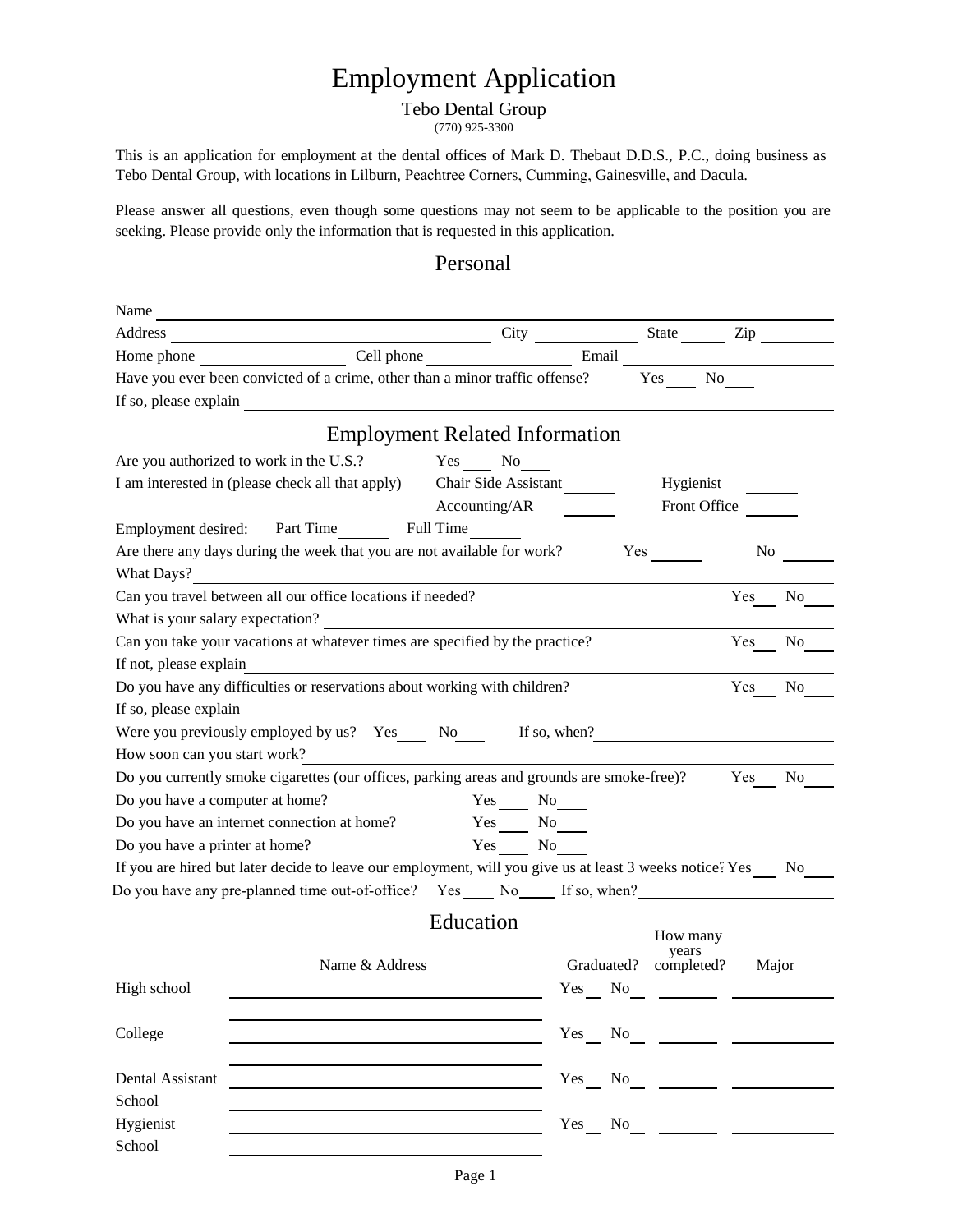# **Certifications**

Please provide a copy of each certificate

|                        | Certificate No | Date | State Issued | Current until (date) |
|------------------------|----------------|------|--------------|----------------------|
| <b>CPR</b>             |                |      |              |                      |
| X-ray                  |                |      |              |                      |
| Dental Assistant       |                |      |              |                      |
| <b>Expanded Duties</b> |                |      |              |                      |
| Other                  |                |      |              |                      |

## Qualifications

Do you have reasonable skills in the following areas?

| Typing (speed:           | wpm) | Yes        | No | Dental instruments                 | Yes | No. |
|--------------------------|------|------------|----|------------------------------------|-----|-----|
| <b>Microsoft Outlook</b> |      | Yes        | No | <b>Sealants</b>                    | Yes | No  |
| Microsoft Word           |      | Yes        | No | Taking x-rays without Rinn Holders | Yes | No  |
| Microsoft Excel          |      | Yes        | No | <b>Orthodontics</b>                | Yes | No  |
| Bookkeeping              |      | Yes        | No | Pour Models                        | Yes | No  |
| QuickBooks               |      | <b>Yes</b> | No | Oral Evacuator                     | Yes | No  |
| Adding machine           |      | Yes        | No | <b>Rubber Dam Application</b>      | Yes | No  |
| Handling insurance       |      | Yes        | No | Temp Crown/Bridges Fabrication     | Yes | No  |
| Dental terms             |      | Yes        | No |                                    |     |     |

## References

Please list three professional references such as former co-workers or employers. Please do not list close relatives.

| Name    | Relationship |
|---------|--------------|
| Company | Occupation   |
| Address | Phone        |
| Name    | Relationship |
| Company | Occupation   |
| Address | Phone        |
| Name    | Relationship |
| Company | Occupation   |
| Address | Phone        |

### Employment History

Please list your employment for the last 5 years, with your most recent employment first. Please account for any time not employed. Please use additional sheets if needed.

| Employer                                      |    |                    | Phone         |  |
|-----------------------------------------------|----|--------------------|---------------|--|
| Address                                       |    |                    | Supervisor    |  |
| Job title                                     |    | Starting salary    | Ending salary |  |
| Responsibilities                              |    |                    |               |  |
| From $(mo/yr)$                                | to | Reason for leaving |               |  |
| May we contact this employer for a reference? |    |                    | Yes<br>No     |  |